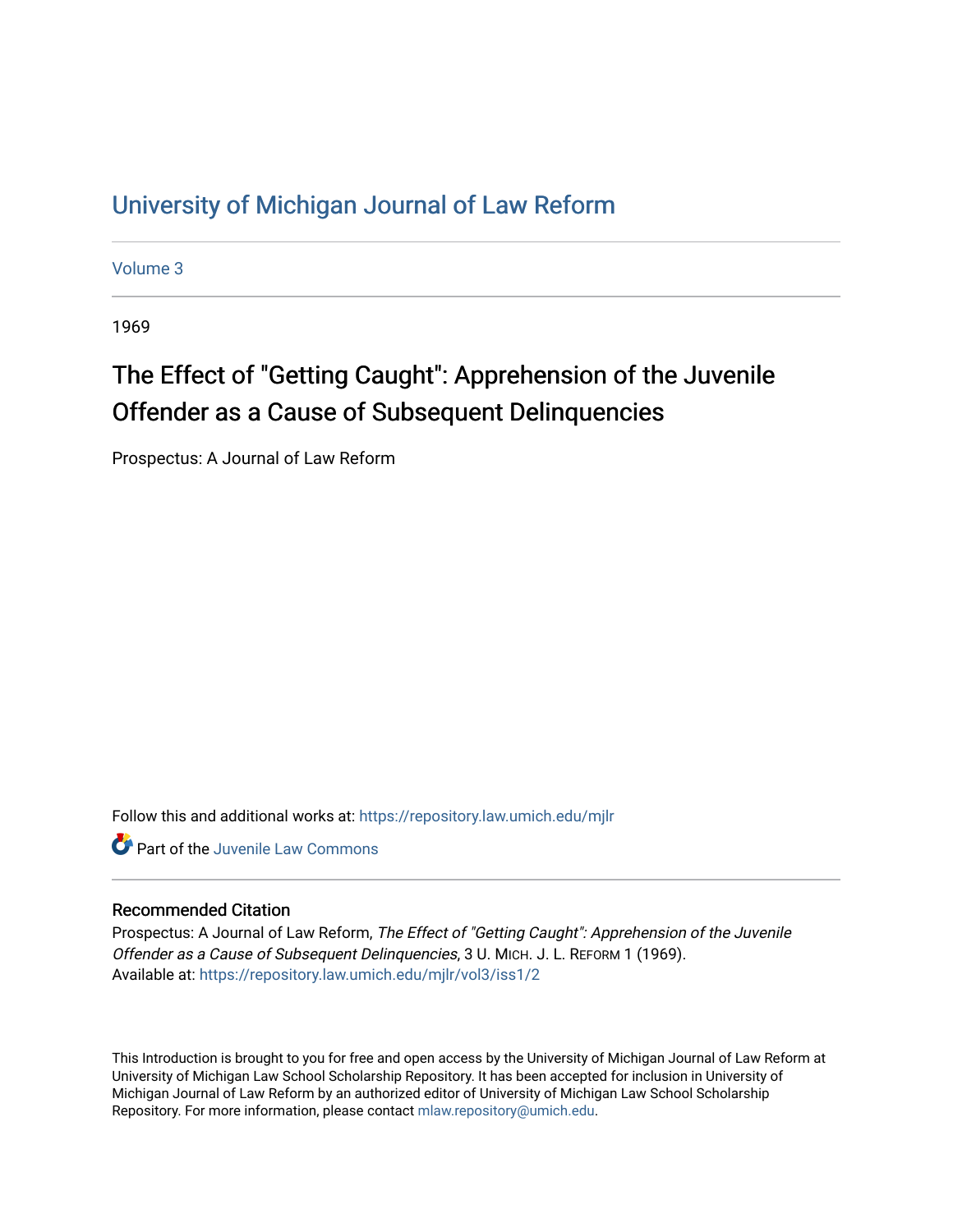### **THE EFFECT OF "GETTING CAUGHT": APPREHENSION OF THE JUVENILE OFFENDER AS A CAUSE OF SUBSEQUENT DELINQUENCIES**

### *Editorial Preface*

*The problem of juvenile delinquency has reached critical proportions-in 1968, more than one-half of all persons arrested for serious crimes were under eighteen years of age and one-fourth were fifteen years old or younger. This series of articles is an experiment in bringing together the thoughts, efforts and experiences of those in the field of the social sciences concerned with juvenile delinquency and those with similar concerns in the legal profession. Beliefs and opinions about juvenile delinquency are manifold; facts concerning the subject are more difficult to obtain. The national study conducted by Dr. Gold and Dr. Williams is one attempt to meet the need for empirical information in this area. Their study raises intriguing and critical questions about the nature of the treatment accorded delinquent youths who have been apprehended and offers the conclusion that those juveniles who have been apprehended may be more prone to subsequent delinquent activity than those juveniles whose delinquent behavior goes unapprehended. The study's results were then submitted to a family lawyer, a juvenile court judge, and a social worker who were asked to "respond from your vantage point."*

*Those responses follow the Gold-Williams study. Dr. Stuart indicates the methodological difficulties inherent in obtaining statistical information of this type and then suggests organizational and procedural alternatives as possible solutions. Judge Steketee* centers his attention more on the delinquent youth himself, sug*gesting that the rehabilitative ideal may have continued vitality but only if implemented by new concepts, such as adaptations of the stimulus-response approach of the-field of psychology. Dean*